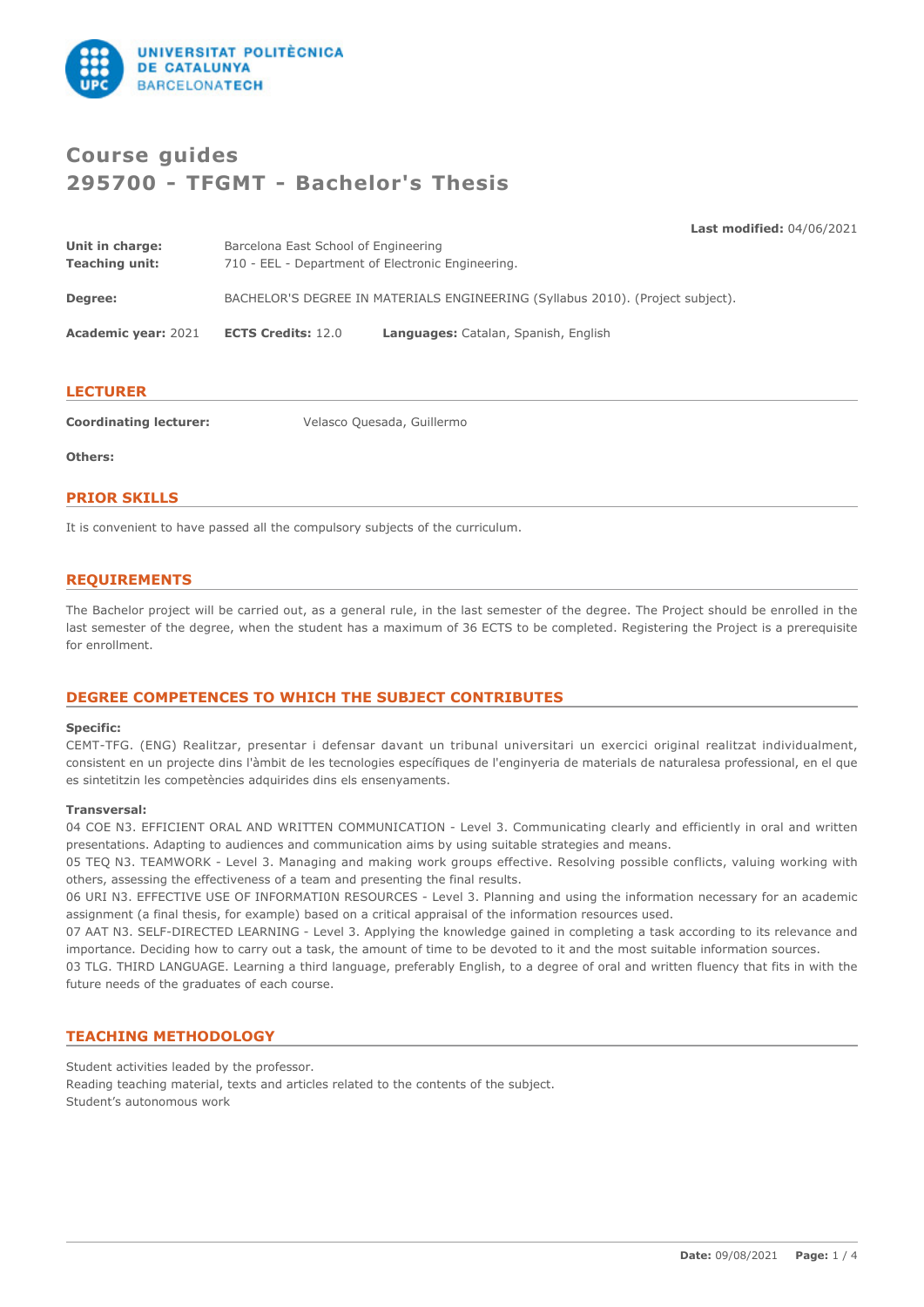

# **LEARNING OBJECTIVES OF THE SUBJECT**

To use tools and techniques for the engineering project management including planning, development and execution. To know and implement rules and specifications.  $â□@To$  write text with correct structure to the communication objectives.

To introduce the assessment to the audience following the correct strategies and resources. â□©To identify the need and type of communication register, the surrounding and services within the knowledge field and context.

To develop and implement projects from the original guidelines transmitted by the professor within the aspects written before. â©To have a proactive attitude that generate new opportunities within a commercial perspective. â©To be able to evaluate the economic cost (budget) of the different tasks in the project.

To be able to analyse and evaluate the social and environmental impact.

## **STUDY LOAD**

| <b>Type</b>       | <b>Hours</b> | Percentage |
|-------------------|--------------|------------|
| Guided activities | 275,0        | 91.67      |
| Self study        | 25,0         | 8.33       |

**Total learning time:** 300 h

## **CONTENTS**

#### **title english**

**Description:** Preliminary Project, final Project and viablity. Phases and concepts

**Full-or-part-time:** 27h 30m Guided activities: 12h 30m Self study : 15h

### **title english**

**Description:** content english

**Full-or-part-time:** 27h 30m Guided activities: 12h 30m Self study : 15h

#### **title english**

**Description:** content english

**Full-or-part-time:** 27h 30m Guided activities: 12h 30m Self study : 15h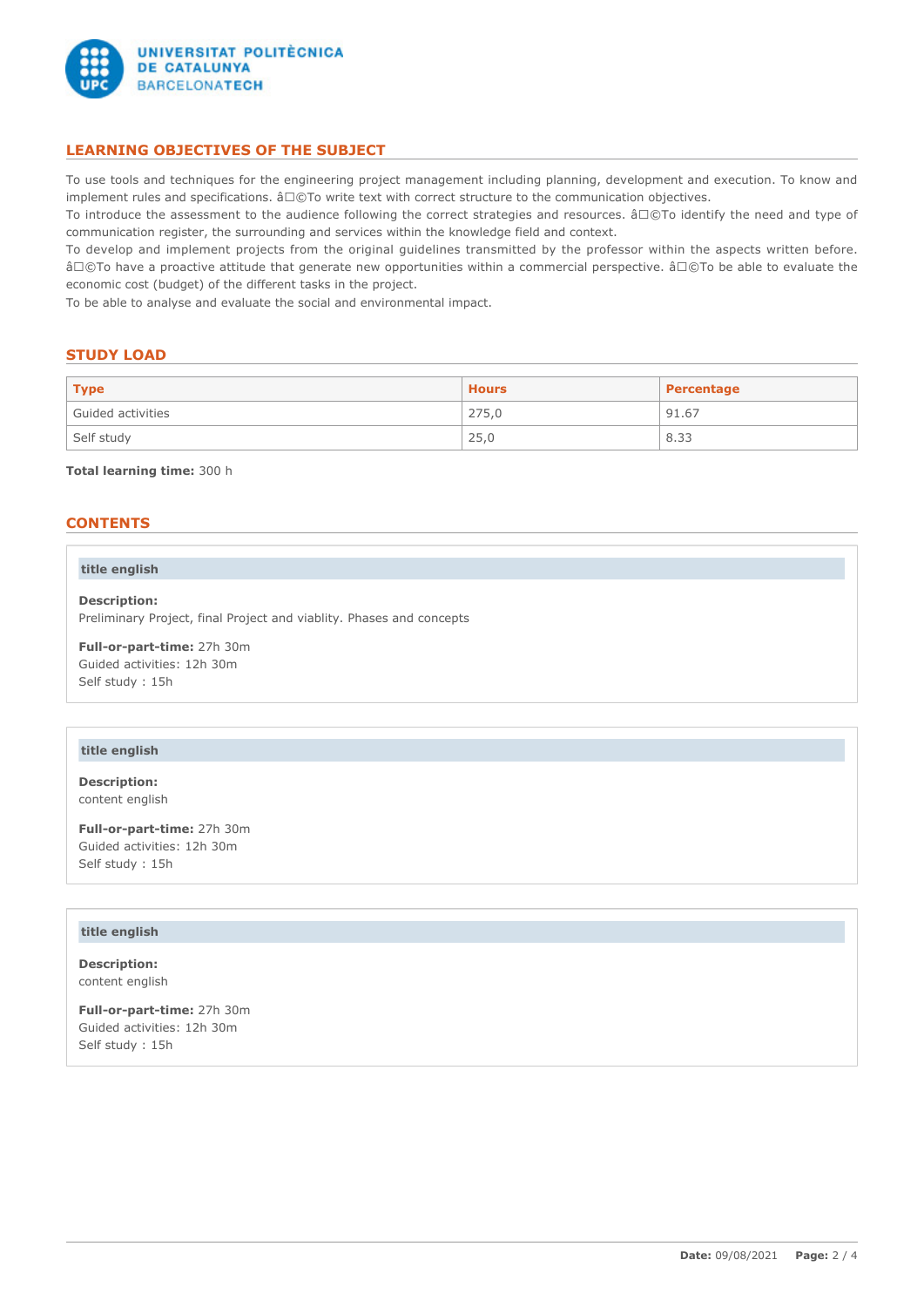

# **title english**

**Description:** content english

**Full-or-part-time:** 27h 30m Guided activities: 12h 30m Self study : 15h

#### **title english**

**Description:** content english

**Full-or-part-time:** 62h 30m Guided activities: 12h 30m Self study : 50h

#### **title english**

**Description:** content english

**Full-or-part-time:** 22h 30m Guided activities: 7h 30m Self study : 15h

# **title english**

**Description:** content english

**Full-or-part-time:** 50h Self study : 50h

### **title english**

**Description:** content english

**Full-or-part-time:** 53h Self study : 53h

# **title english**

**Description:** content english

**Full-or-part-time:** 2h Guided activities: 2h